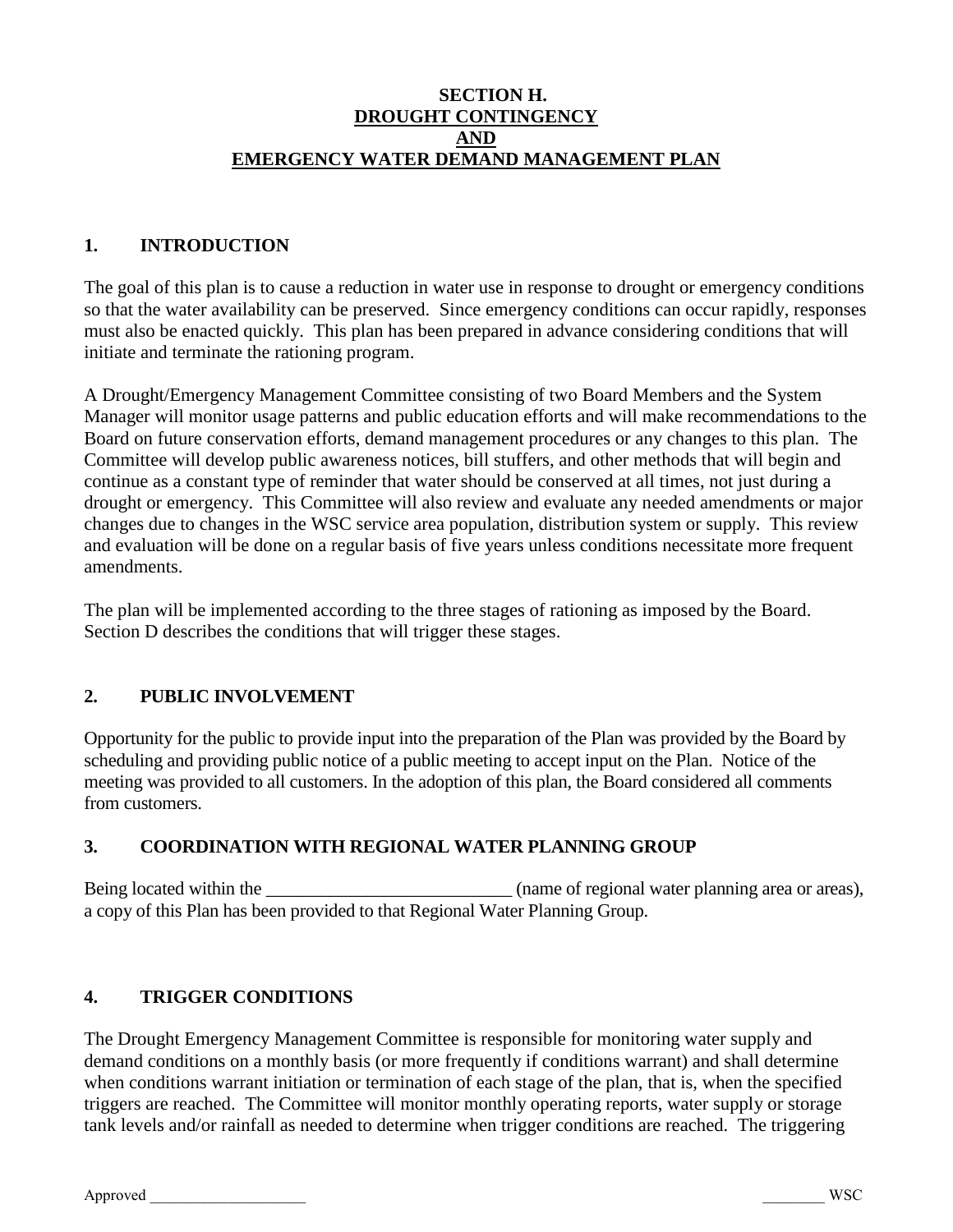conditions described below take into consideration: the vulnerability of the water source under drought of record conditions; the production, treatment and distribution capacities of the system, and member usage based upon historical patterns.

- **a. Stage I - Mild Condition:** Stage I water allocation measures may be implemented when one or more of the following conditions exist:
	- 1) Water consumption has reached 75 percent of daily maximum supply for three (3) consecutive days.
	- 2) Water supply is reduced to a level that is only 20 percent greater than the average consumption for the previous month. Example: If the previous month's average usage was 8,000,000 gallons and total combined plant capacity is 10,000,000 per month this would trigger Stage 1 condition.
	- 3) There is an extended period (at least eight (8) weeks) of low rainfall and daily use has risen 20 percent above the use for the same period during the previous year.
- **b. Stage II - Moderate Conditions:** Stage II water allocation measures may be implemented when one of the following conditions exist:
	- 1) Water consumption has reached 85 percent of the amount available for three consecutive days.
	- 2) The water level in any of the water storage tanks cannot be replenished for three (3) consecutive days. Example: The highest recorded water level drops ten(10) feet or more for three (3) consecutive days.
- **c. Stage III - Severe Conditions:** Stage III water allocation measures may be implemented when one of the following five conditions exist:
	- 1) Failure of a major component of the system or an event which reduces the minimum residual pressure in the system below 20 psi for a period of 24 hours or longer.
	- 2) Water consumption of 95 percent or more of the maximum available for two (2) consecutive days.
	- 3) Water consumption of 100 percent of the maximum available and the water storage levels in the system drop during one 24-hour period.
	- 4) Natural or man-made contamination of the water supply source(s).
	- 5) The declaration of a state of disaster due to drought conditions in a county or counties served by the Corporation.
	- 6) Reduction of wholesale water supply due to drought conditions.
	- 7) Other unforeseen events which could cause imminent health or safety risks to the public.

# **5. STAGE LEVELS OF WATER ALOCATIONS**

The stage levels of water allocations are to be placed in effect by the triggers in Section D. The System shall institute monitoring and enforce penalties for violations of the Drought Plan for each of the Stages listed below. The water allocation measures are summarized below.

# **a. Stage I - Mild Conditions**

- I. Alternate day, time of day, or duration restrictions for outside water usage allowed. (System will notify Customers which restriction is in effect)
- II. The system will reduce flushing operations.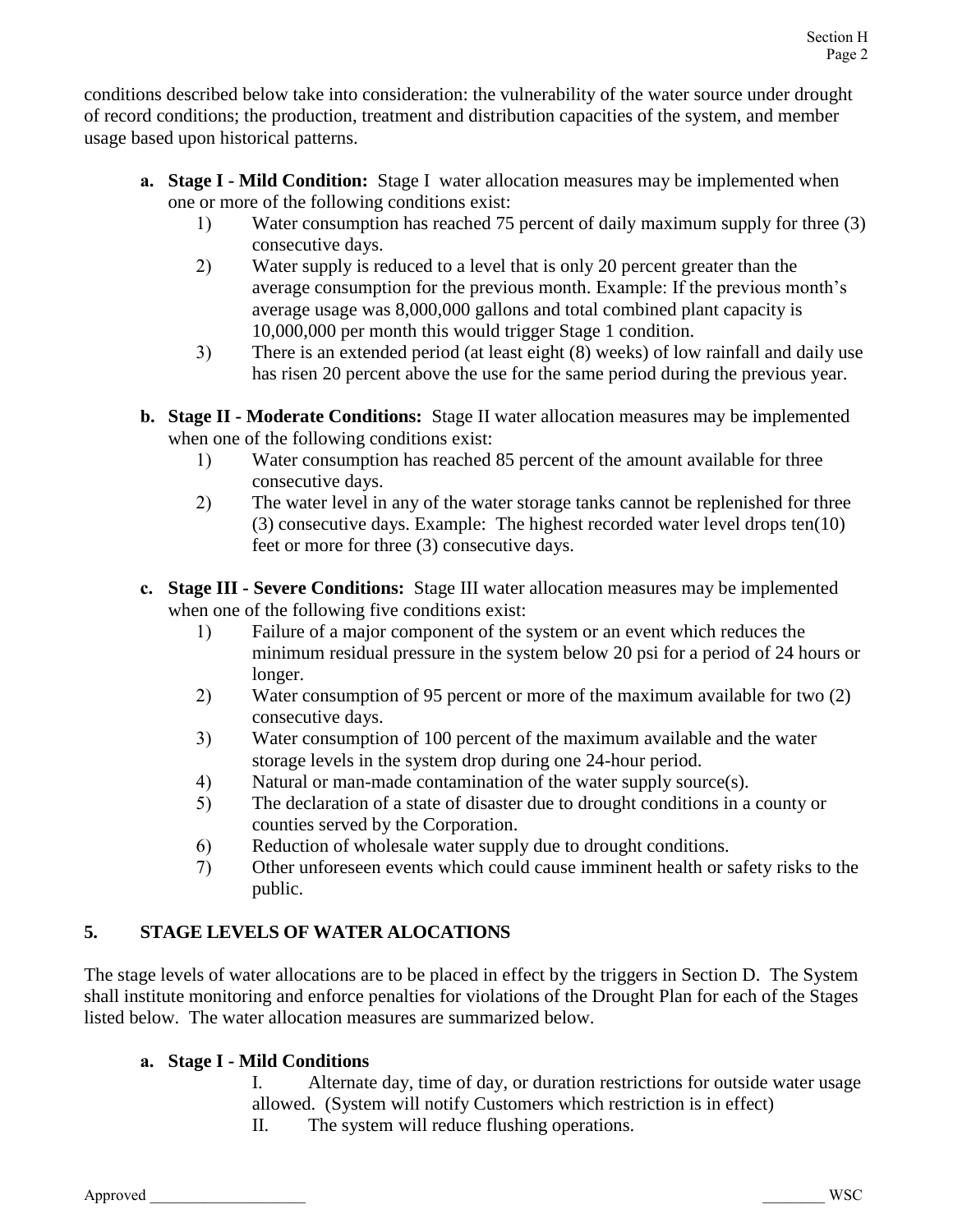III. Reduction of customers' water use will be encouraged through notices on bills or other method.

IV. Water Conservation Rates will go into effect. Customers will be given thirty (30) days notice of this rate increase.

Conservation rates are as follows:

- Base charge \$28.00 (includes 3,000 gallons)
- 3,001 to 10,000 gallons \$4.00 per thousand
- 
- $\bullet$  10,001 to 30,000 gallons \$6.00 per thousand
	-
- Over 30,000 gallons \$8.00 per thousand
	-

Conservation rates will remain in effect for a minimum of 90 days. Extension of conservation rates requires board approval.

# **b. Stage II - Moderate Conditions**

- 1) All outside water use is prohibited (except for a livestock or other exemption or variance granted under this section).
- 2) Make public service announcements as conditions change via local media (TV, radio, newspapers, etc.).

# **c. Stage III - Severe Conditions**

- 1) All outside watering prohibited.
- 2) Water use will be restricted to a percentage of each member's prior month usage. This percentage may be adjusted as needed according to demand on the system. Notice of this amount will be sent to each customer.
- 3) Corporation shall continue enforcement and educational efforts.

#### **NOTE:**

- Refer to your water purchase contract for additional restrictions/requirements that may be imposed by stipulations from the wholesale supplier.
- There may be additional restrictions imposed by Governmental Entities.
- Meters will be read as often as necessary to insure compliance with this program for the benefit of all the customers.

# **6. INITIATION AND TERMINATION PROCEDURES**

Once a trigger condition occurs, the Corporation, or its designated responsible representative, shall, based on recommendation from the Chairperson of the Drought/Emergency Management Committee, decide if the appropriate stage of rationing shall be initiated. The initiation may be delayed if there is a reasonable possibility the water system performance will not be compromised by the condition. If water allocation is to be instituted, written notice to the customers shall be given.

Written notice of the proposed water allocation measure shall be mailed or delivered to each affected customer upon the initiation of each stage. In addition, upon adoption of Stage II or Stage III, a notice will be placed in a local newspaper or announced on a local radio or television station. The customer notice shall contain the following information:

- a. The date water allocation shall begin,
- b. The expected duration,
- c. The stage (level) of water allocations to be employed,
- d. Penalty for violations of the water allocation program, and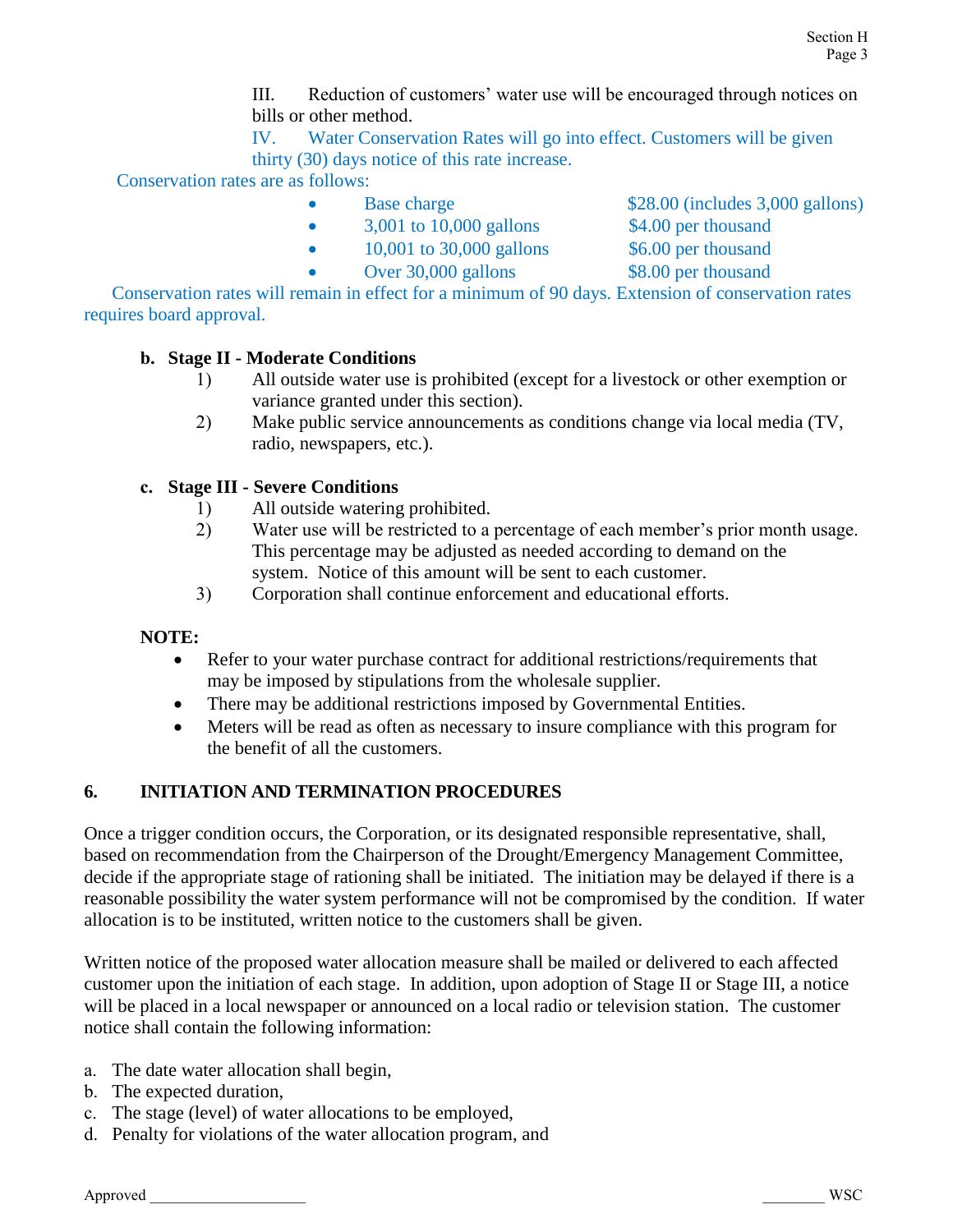e. Affected area or areas.

A sample Customer Notice of water allocation conditions is included in Miscellaneous Transaction Forms of this tariff.

If the water allocation program extends 30 days then the Chairperson of the Drought/Emergency Management Committee or manager shall present the reasons for the allocations at the next scheduled Board Meeting and shall request the concurrence of the Board to extend the allocation period.

When the trigger condition no longer exists then the responsible official may terminate the water allocations provided that such an action is based on sound judgment. Written notice of the end of allocations shall be given to customers. A water allocation period may not exceed 60 days without extension by action of the Board.

# **7. PENALTIES FOR VIOLATIONS**

- **a.** First Violation The customer/member will be notified by a written notice of their specific violation and their need to comply with the tariff rules. The notice will show the amount of penalty \* to be assessed for continued violations. The Corporation may also install a flow restricting device in the customer's meter service to limit the amount of water that will pass through the meter in a 24 hour period. The costs of this procedure will be for the actual work and equipment and shall be paid by the customer.
- **b. Second Violation** The Corporation will assess a penalty \* of \$ 168.00.
- **c. Subsequent Violations** The Corporation will assess an additional penalty \* of \$168.00 for violations continuing after the Second Violation.
- **d. Termination** The Corporation will terminate service for up to 7 days for continuing violations under this section. Service will remain off until any delinquent penalty \* or other assessment is fully paid including a charge for the service call to restore service.

#### **These provisions apply to all customers of the Corporation.**

**NOTE: PENALTY \* --** A WSC is allowed to charge a reasonable penalty to customers that fail to comply with the Rationing Procedures in accordance with TAC 291.41 (j) if:

- (1) The penalty is clearly stated in the tariff;
- (2) The penalty is reasonable and does not exceed six (6) times the minimum monthly bill stated in the water supply corporation's current tariff; and
- (3) The water supply corporation has deposited the penalty in a separate account dedicated to enhancing water supply for the benefit of all the water supply corporation's customers.

# **8. EXEMPTIONS OR WAIVERS**

The Drought/Emergency Management Committee may, in writing, grant temporary variance for existing water uses otherwise prohibited under this Plan if it is determined that failure to grant such variance would cause an emergency condition adversely affecting the health or sanitation for the public or the person requesting such variance and if one or more of the following conditions are met:

**a.** Compliance with this Plan cannot be technically accomplished during the duration of the water supply shortage or other condition for which the Plan is in effect.